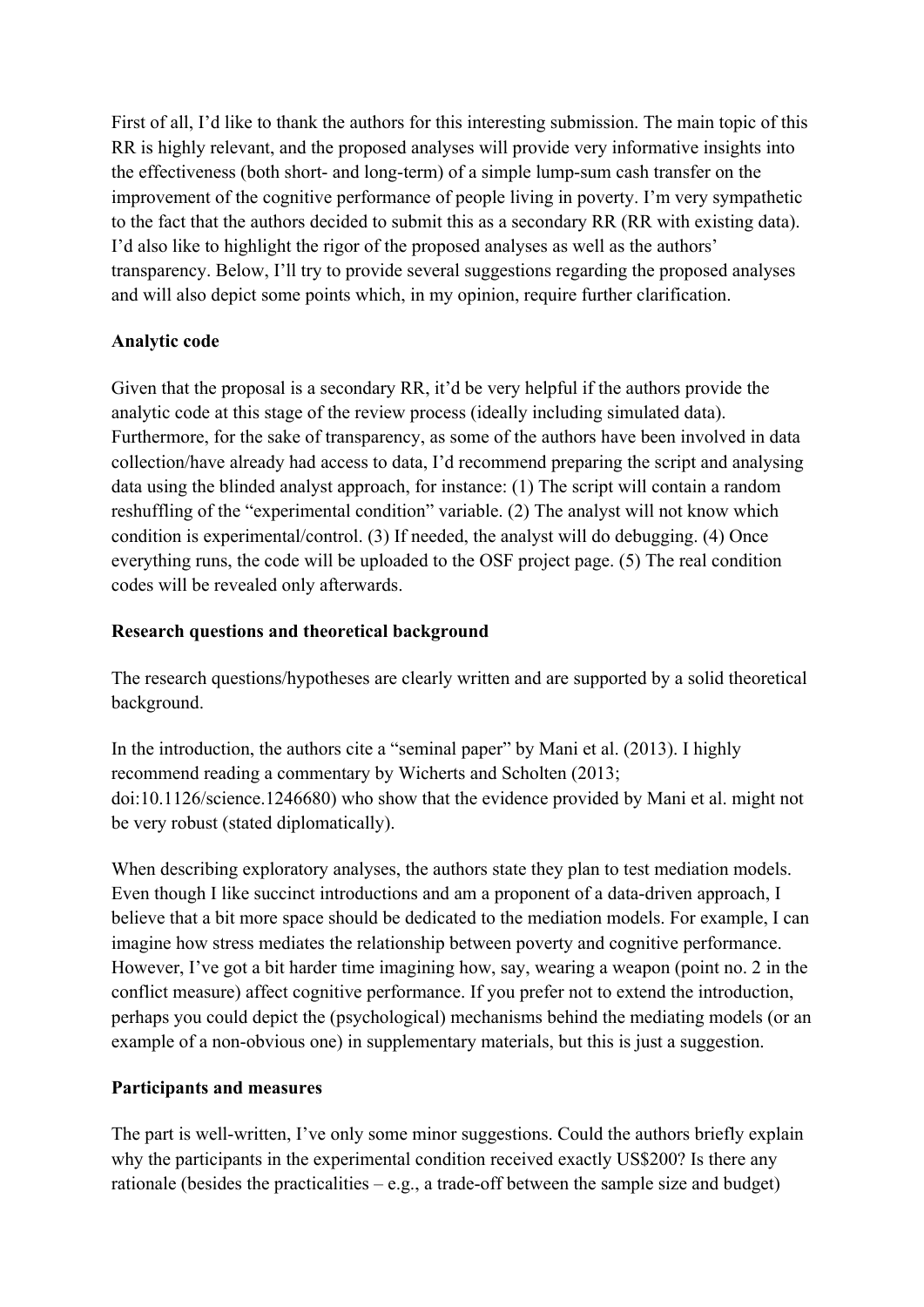behind this decision? We're at Stage 1, but this point should be worth discussing in more detail once the results are in.

The process of data collection is nicely described, and the flowchart is informative. However, I'd just like to check - was there any attrition rate or did every participant who completed the baseline survey complete also all the follow up surveys? Because, frankly, this seems highly unlikely.

It's not clear from the text – were the measures administered in a random order? Even though the cognitive tasks were incentivized (motivating the participants to better performance), the participants could have been exhausted after the 90 minutes long questionnaire. Might be worth mentioning in the paper.

Just a minor comment but one of the items in the worrying index should be coded reversely.

Another minor suggestion – the authors state "To estimate the level of symptoms of depression in the participants…". Technically speaking, I'm not sure if it's appropriate to use the term "depression" or "depression symptoms" since some of the items don't correspond with the symptoms of depression as listed in the DSM-5 or ICD-11.

### **Power analysis**

The authors write that "Although our design was not optimized to reliably detect the null effect, we calculated the rate of misleading evidence also with the assumption that the null hypothesis is true for each of our hypotheses. The results showed the rates of misleading evidence were < 1% both of the hypotheses as well". When I reproduced the code for power analysis ("sim.H0"), I obtained very different results. Specifically, the null hypothesis was supported only slightly above 20% of the time while the results were usually inconclusive (above 75%). Perhaps I'm missing something, but the authors might want to check the code just to be sure.

#### **Data cleaning and handling**

The authors don't mention any data quality checks or screening for careless responders. Do the data contain such checks? Or were such checks unnecessary given the way the data were collected? Would it be possible for the authors to screen for such participants, say, by examining the longstrings (see Curan, 2016; 10.1016/j.jesp.2015.07.006)? I know that this request might look a bit tricky since the preceding survey and probably also the tasks were delivered verbally but having careless participants in the sample could substantially bias the results. Would be great if the authors consider some possibilities of detecting such participants.

To control for outliers, the authors aim to winsorize the continuous variables at the 99<sup>th</sup> percentile. I'm not sure that this step is necessary, especially if the values of the continuous variables are possible to obtain (e.g., a participant will score X on a cognitive task which is 3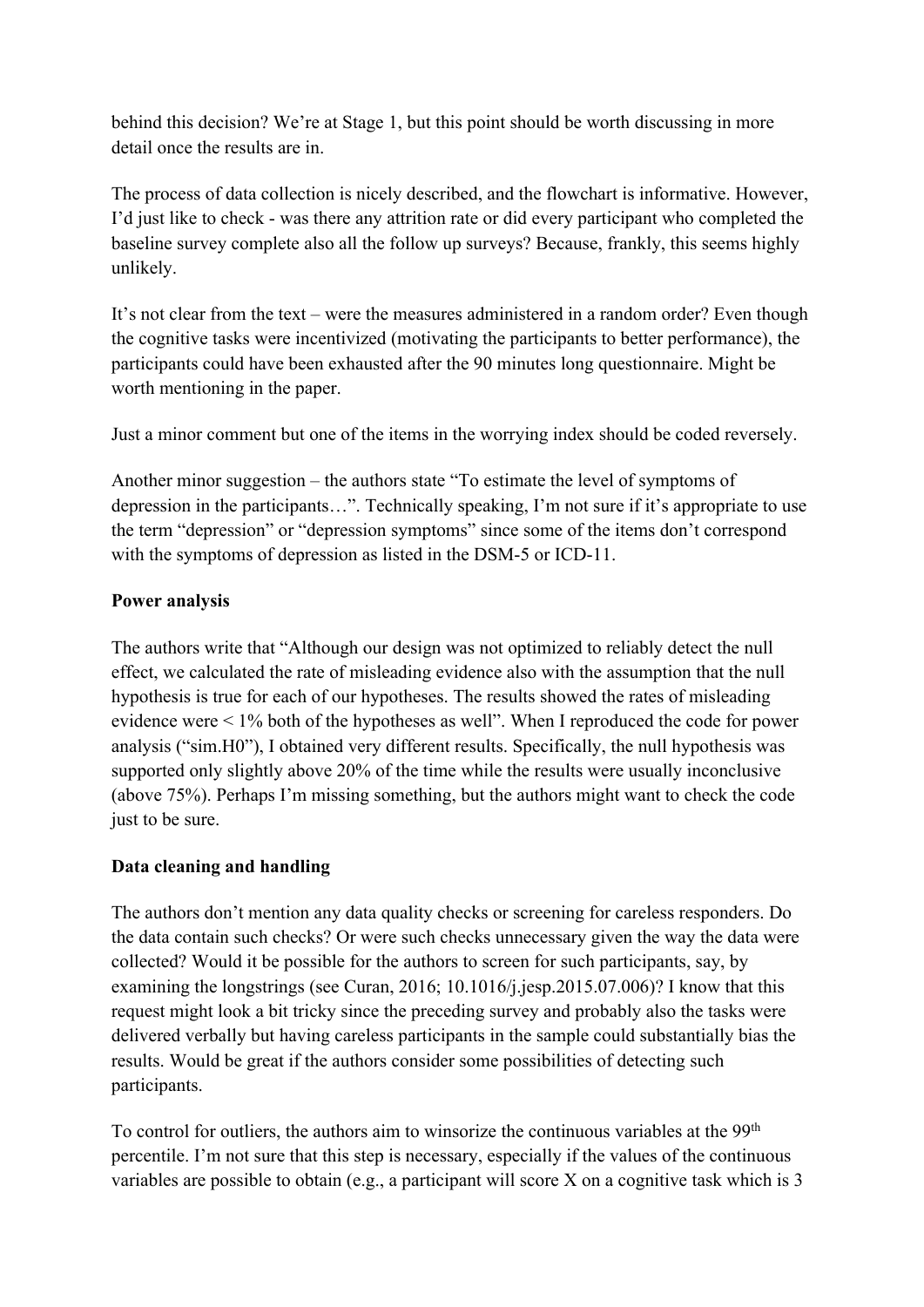SDs above the mean score of your sample). Of course, if there are improbable values (e.g., obvious typos), they should be removed, but at least the multiverse analysis could be performed also without winsorizing the data.

The authors use the 60% threshold (either perfect scoring or zero correct answers) as the indicator of ceiling/floor effect. I suggest using also other thresholds (e.g., 50% and 70%) as a part of the multiverse analysis.

The authors plan to impute data in several ways (e.g., imputing median values, imputing the minimum value for unfound treated members and the maximum for unfound controls, etc.). Perhaps I'm missing something, but wouldn't it be both easier and technically more sound to perform a multiple imputation using a regression-based technique? For example, the authors could impute data using *mice* package and then fit the model using the brm\_multiple function from *brms* package.

### **Mini meta-analysis and setting the priors**

The authors derive their priors based on the mini meta-analysis. Unfortunately, I wasn't able to reproduce the calculations because the data are missing (the path to the dataset is a private file). Could the authors upload the data (or at least the effect sizes) to the OSF?

Furthermore, as publication bias is likely to be present also in this field, applying some corrections would be helpful. I'm not sure how well the state-of-art methods for correction of publication bias work on meta-analyses with so few effects, but perhaps the authors could check it out and (unless the published studies were either preregistered or RCTs) correct for publication bias. This could play a major role in determining their priors. Even though the authors plan to calculate Robustness regions for each BF using extreme priors (which is great), correcting for publication bias could lead to even more precise estimates in the main analysis.

#### **Main analysis**

Could the authors explain how exactly they aim to "merge the responses for the 2 and 5 weeks as well as for the 12 and 13"? This is a rather important step in the proposed analyses. I skimmed through the reference paper (Blatman et al., 2017; 10.1257/aer.20150503) and didn't find the details of the procedure (I might have missed it, though). Anyhow, for the sake of reproducibility, it'd be very helpful to describe the "merging" in sufficient detail.

A minor note – it'd be useful to specify the types of effect sizes the authors aim to calculate and report for each analysis.

## **Multiverse analysis**

I'd like to appreciate the idea of performing the multiverse analysis – indeed, there are many researchers' degrees of freedom likely to influence the results. Besides the alternatives